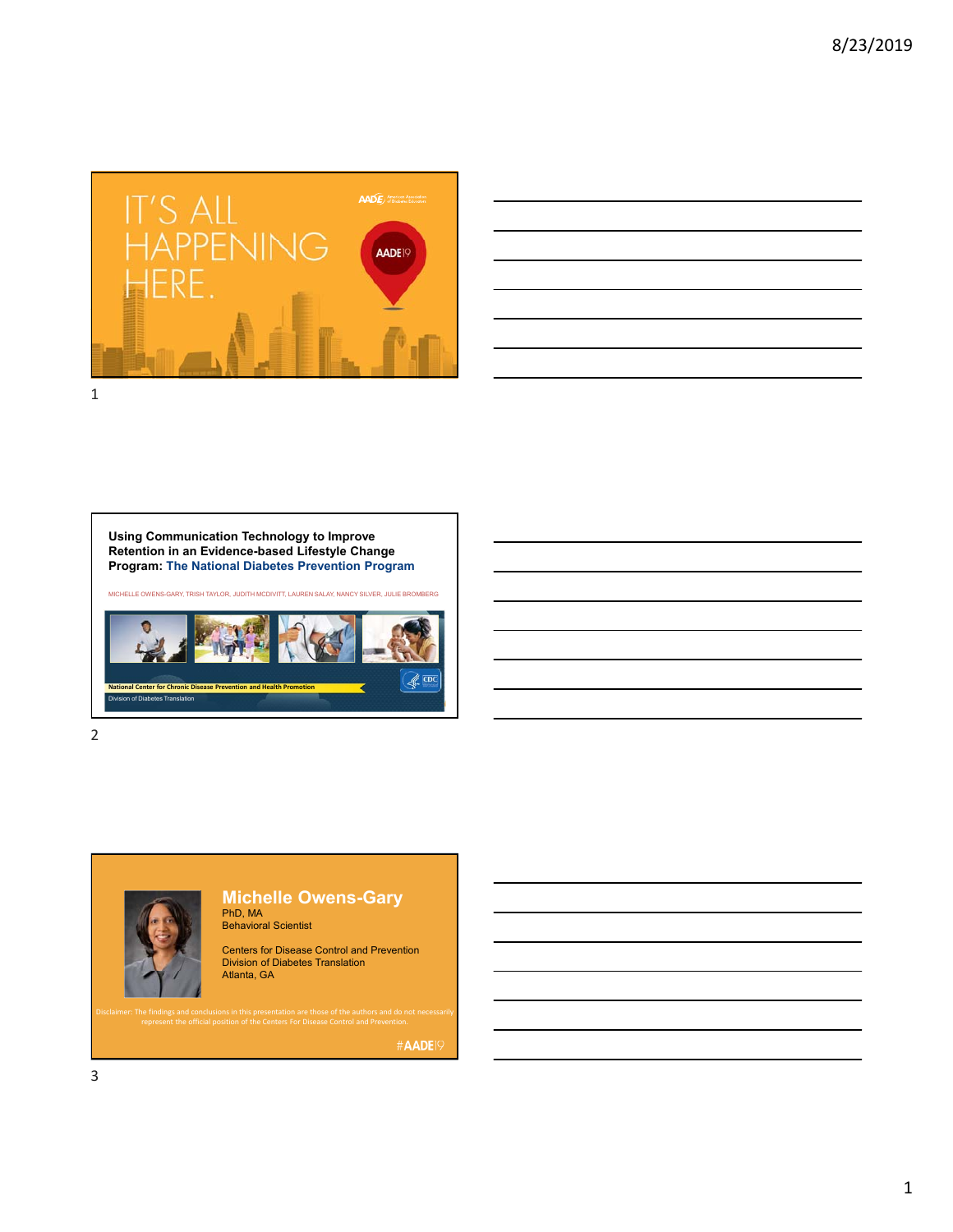## **Disclosure to Participants**

- Notice of Requirements For Successful Completion
	- Please refer to learning goals and objectives Learners must attend the full activity and complete the evaluation in order to claim continuing education credit/hours
- Conflict of Interest (COI) and Financial Relationship Disclosures:
- Michelle Owens-Gary, PhD No COI/Financial Relationship to disclose
- Non-Endorsement of Products:<br>
 Accredited status does not imply endorsement by AADE, ANCC, ACPE or CDR of any commercial products<br>
displayed in conjunction with this educational activity
- Off-Label Use:
	- Participants will be notified by speakers to any product used for a purpose other than for which it was approved by the Food and Drug Administration.

#AADE<sup>19</sup>

4

## **84 MILLION** AMERICANS HAVE PREDIABETES



# **have diabetes**

*84 million* **Americans have prediabetes**

*9 out of 10* **adults with prediabetes don't know they have it** 

5

## PREVENT OR DELAY TYPE 2 DIABETES ‐‐ NATIONAL DIABETES PREVENTION PROGRAM LIFESTYLE CHANGE PROGRAM

CDC‐recognized, **year‐long** lifestyle change program to lose weight and increase physical activity that offers participants:

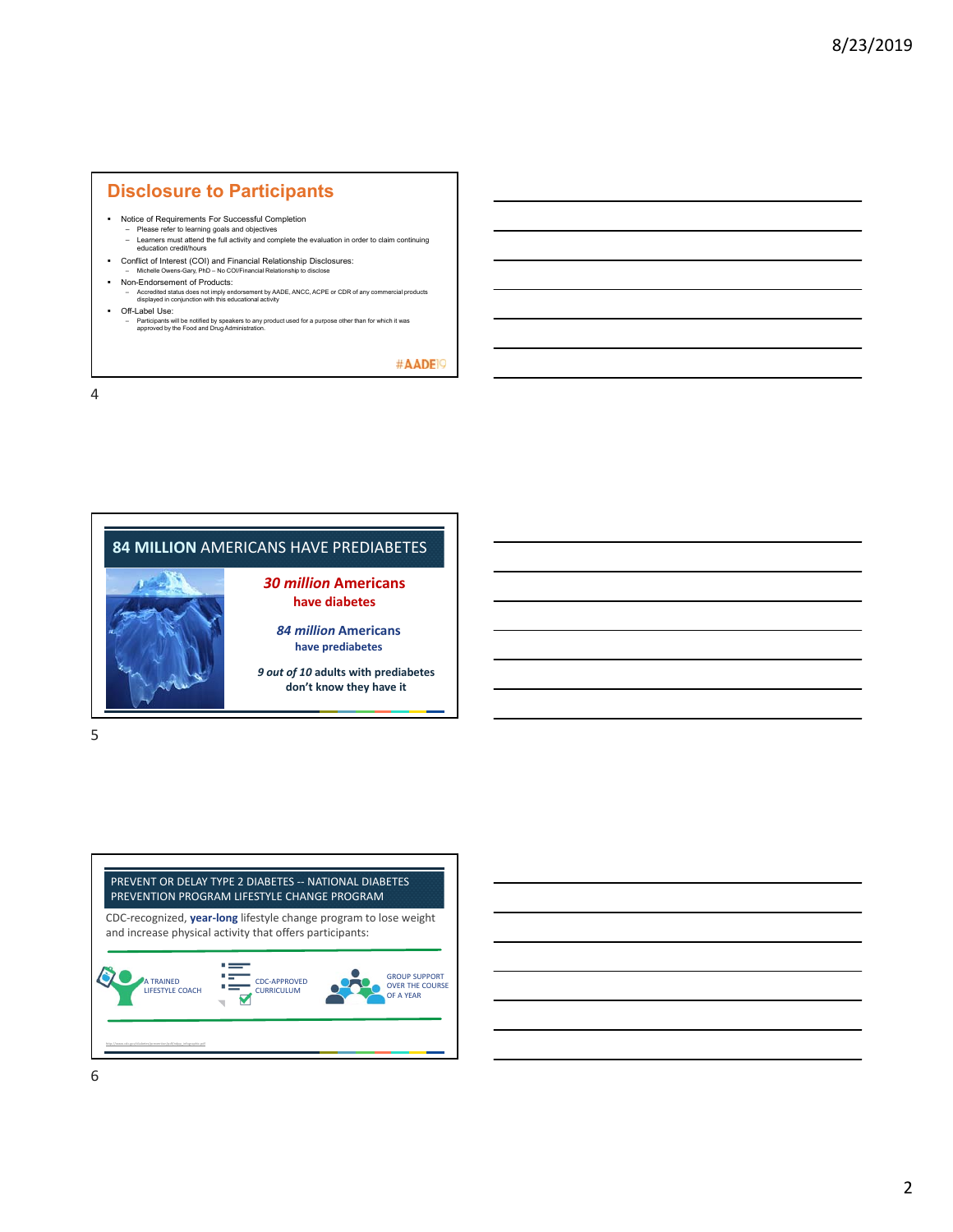

### HOW CAN WE DEVELOP A TOOL TO MOTIVATE PARTICIPANTS TO KEEP COMING?

- **Find out what others have already done** (literature and environmental scan)
- Gain insight from behavior change theories
- **In Identify best practices and lessons learned** (interviews with stakeholders and digital experts)
- Talk to current and former program participants and coaches



8

## WHAT DID WE LEARN ABOUT RETENTION?

**Need to keep people engaged throughout**

- Send "Weekly reminders that surprise and delight"
- Be responsive to needs tailor
- Show you understand challenges
- Shine light on successes
- Give opportunities to commit to small actions when highly motivated
- Help people track activities
- Make a fun retention tool games, quizzes

**LESSONS LEARNED**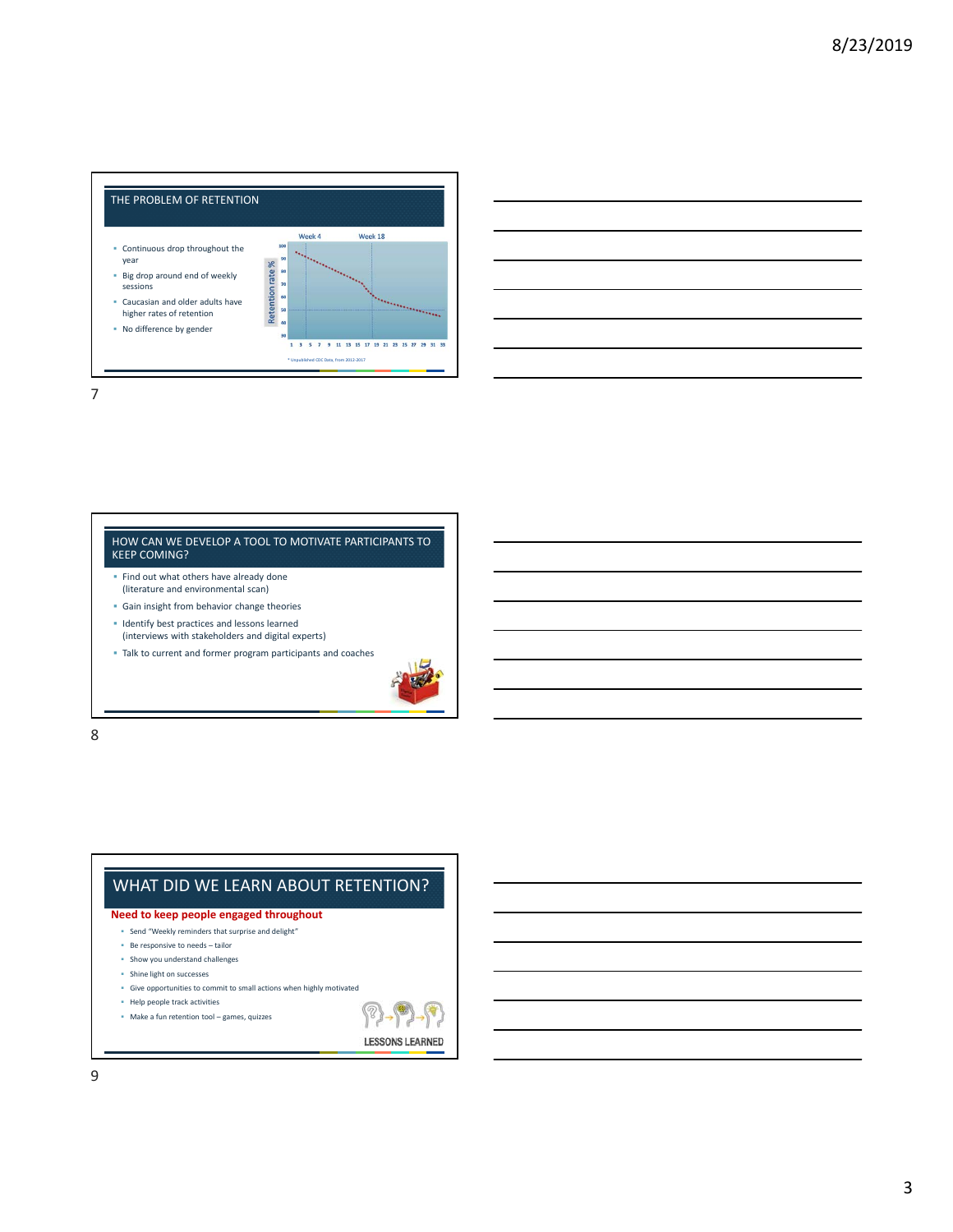





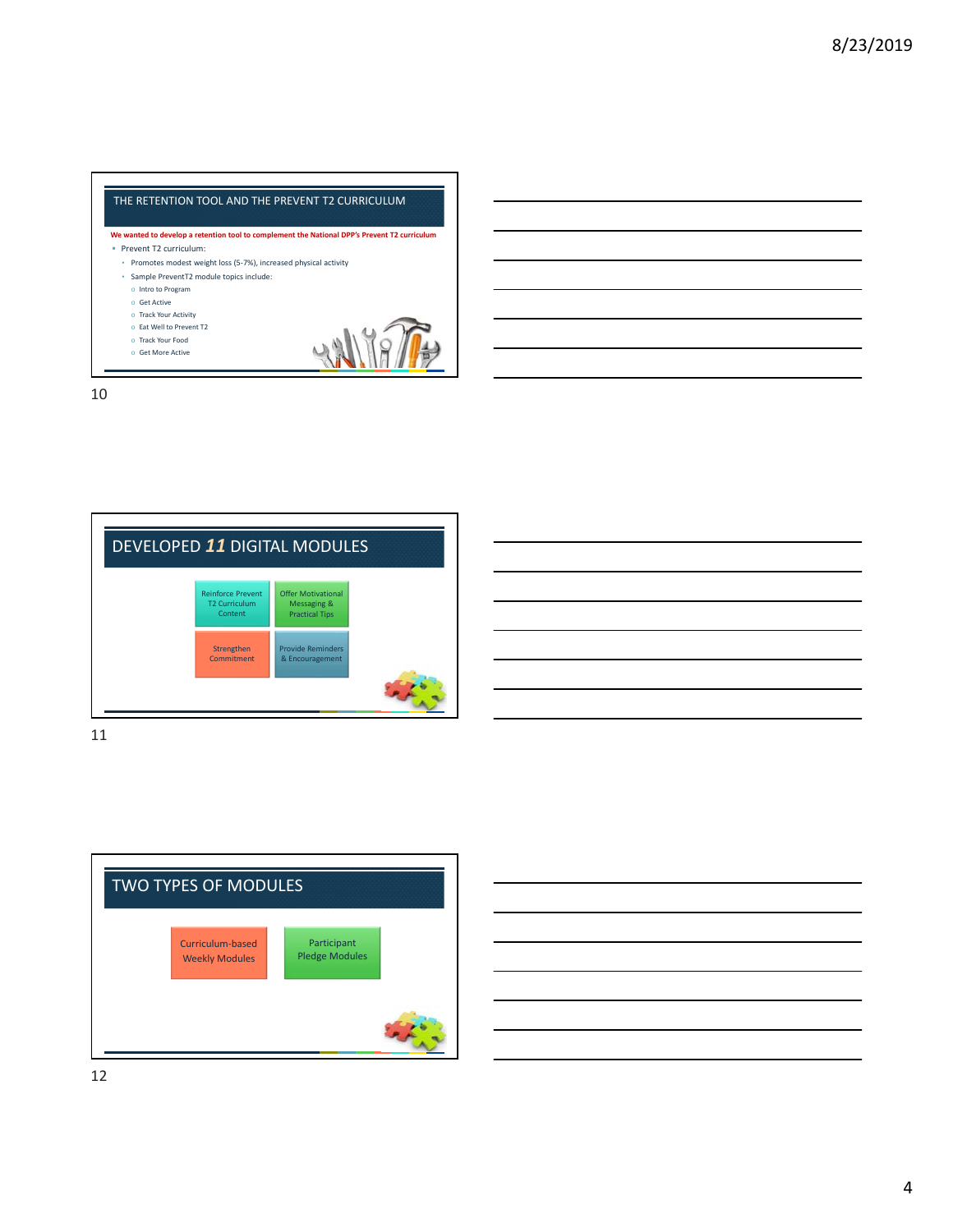





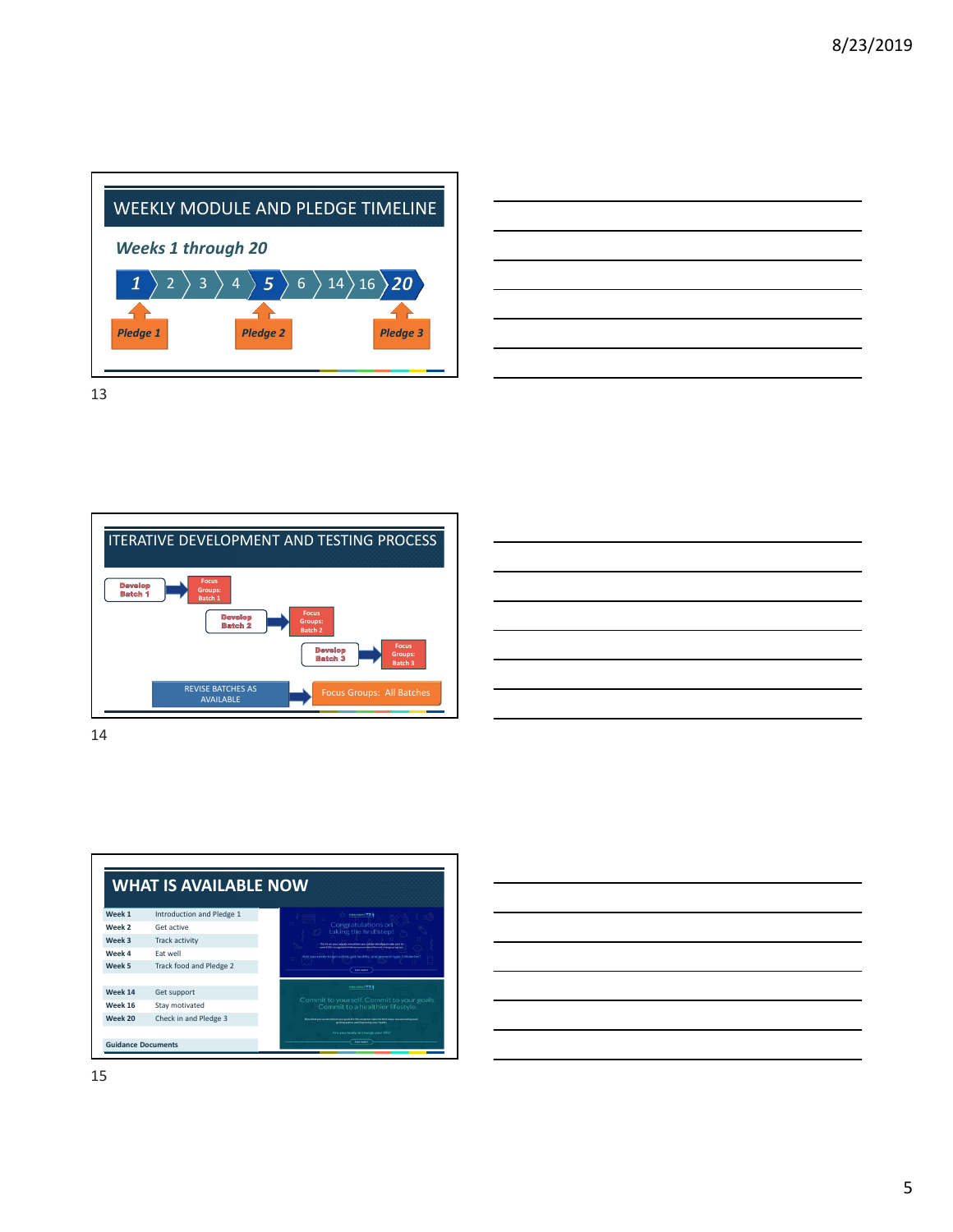



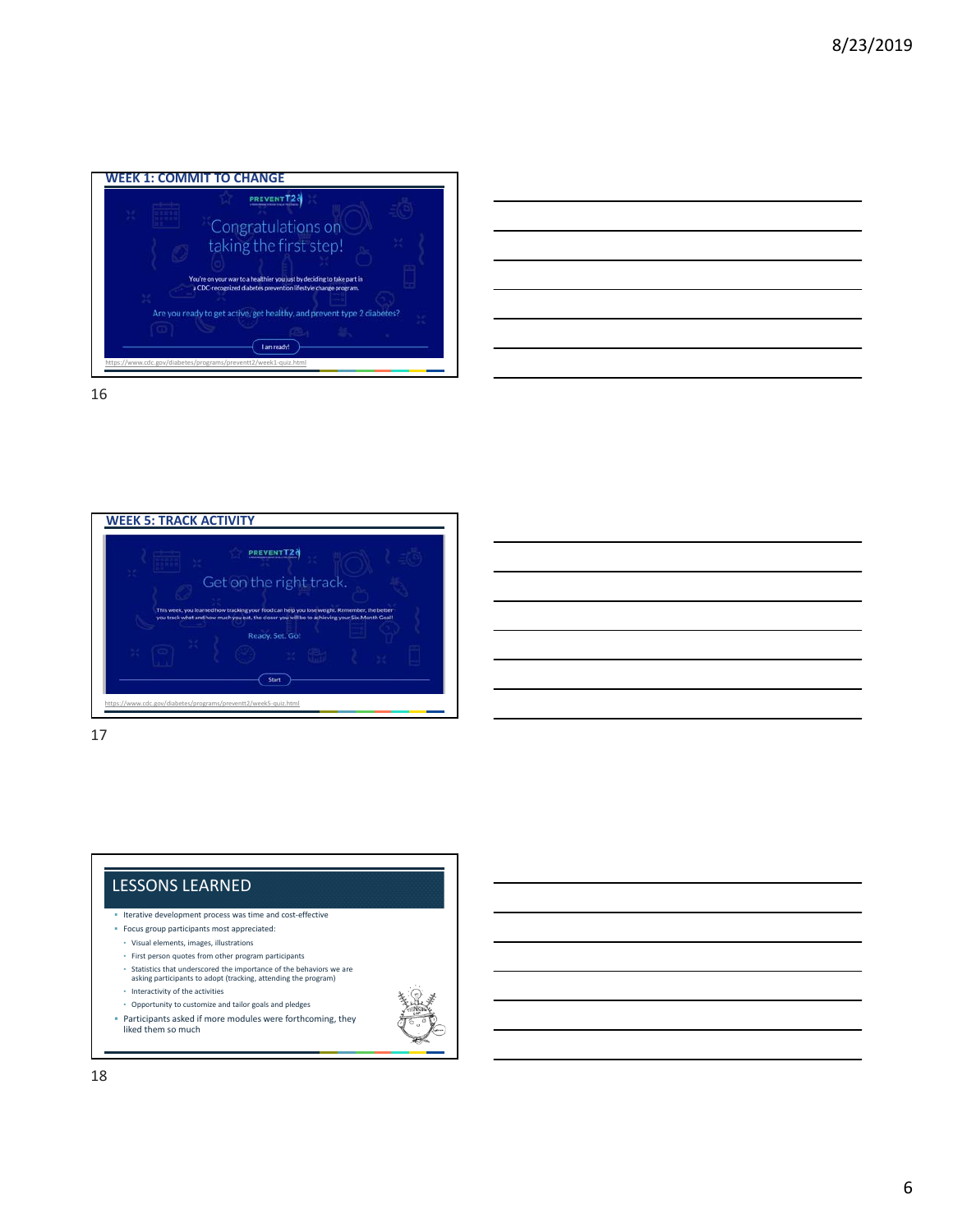## RETENTION TOOL DEMONSTRATION PROJECT

- 9 community, clinic, and pharmacy-based lifestyle change programs
- **Introductory call and guidance documents**
- **Demonstration project**
- Follows up with coaches over time
- Series of in‐depth interviews with coaches and participants
	- o About the modules, usefulness of guidance materials, additional needs, challenges



19

## WHAT WE'VE LEARNED SO FAR

**I** like it.

- It complements class activities.
- I don't like the name.
- May I have some more please?
- More modules (at key drop out points)
- More guidance



20

## SUGGESTED ADDITIONAL MODULE TOPICS

#### **Weeks 5‐14: Manage Stress**

- **When Weight Loss Stalls After week 20:**
- Get Enough Sleep
- Get Back on Track

### **Weeks 14‐20:**

Eat Well Away from Home Stay Motivated to PreventT2

Cope with Triggers Take Charge of Your Thoughts

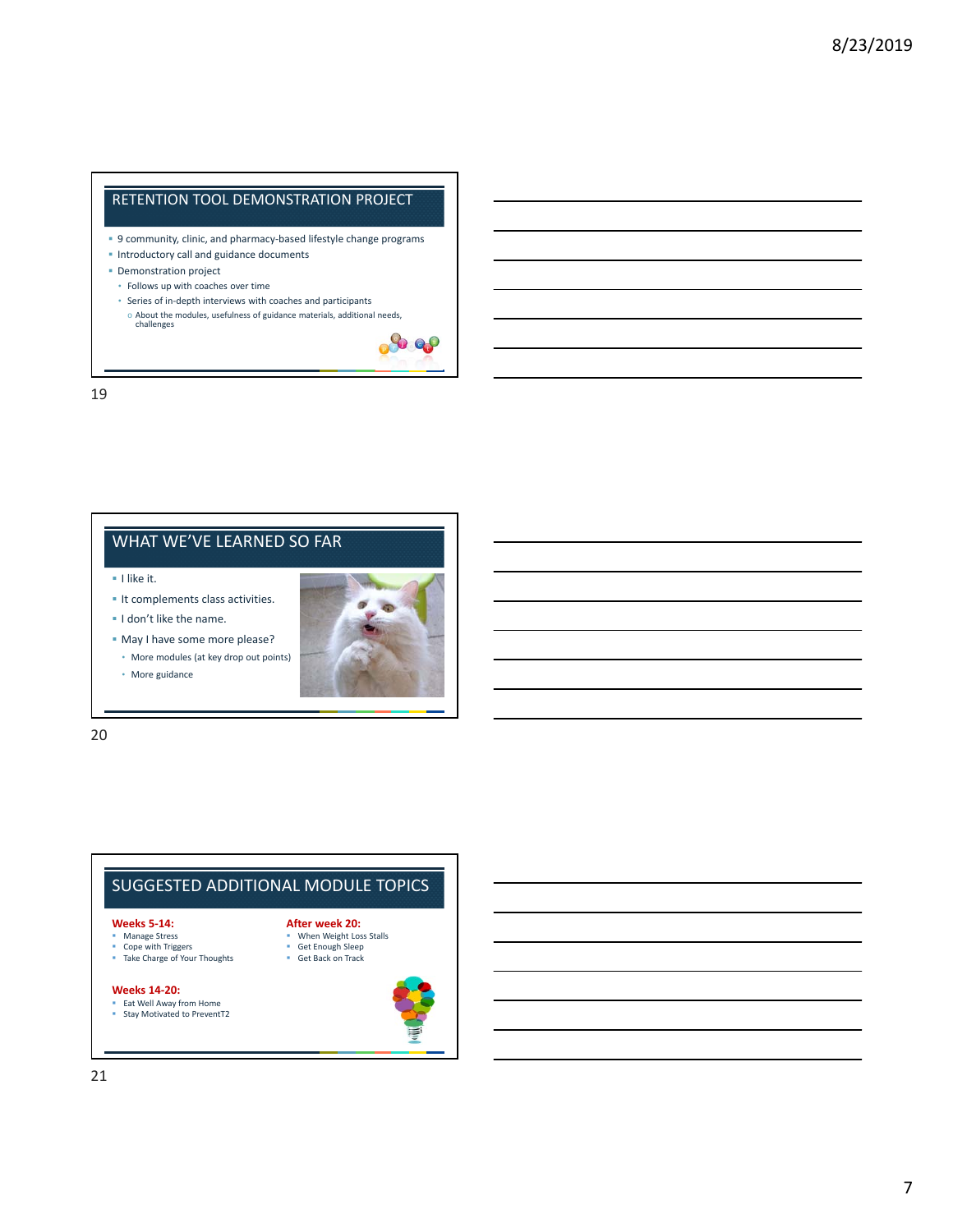





23

### AADE: REACHING UNDERSERVED POPULATIONS FOR LIFESTYLE CHANGE

- **Expanding the National Diabetes Prevention Program**
- AADE, in partnership with CDC, is working to:
	- o Increase the availability of the CDC‐recognized lifestyle change program in underserved areas with priority populations
	- o Hispanic/Latinos, African Americans, Medicare beneficiaries, truck drivers o Increase retention rates for participants in the lifestyle change program